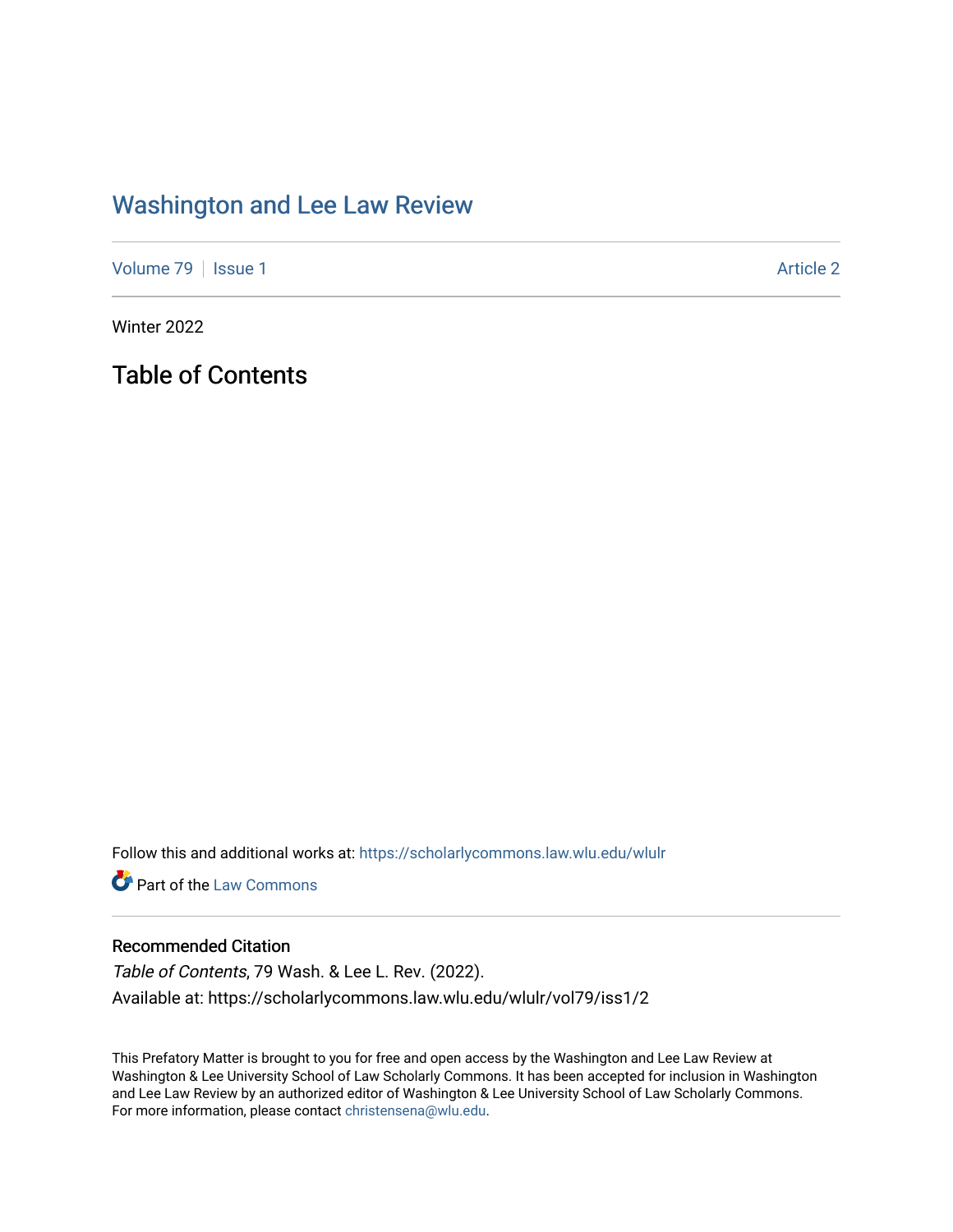## WASHINGTON AND LEE LAW REVIEW

| Volume 79                                                 | Winter 2022                                                                                                                                 | Number 1 |
|-----------------------------------------------------------|---------------------------------------------------------------------------------------------------------------------------------------------|----------|
|                                                           | <b>ARTICLES</b>                                                                                                                             |          |
| Assessing Amateurism in College Sports<br>Casey E. Faucon |                                                                                                                                             | 3        |
| Making Privacy Injuries Concrete<br>Peter Ormerod         |                                                                                                                                             | 101      |
|                                                           | Temporary Securities Regulation<br>Anita K. Krug                                                                                            | 185      |
| The Justiciability of Cancelled Patents<br>Greg Reilly    |                                                                                                                                             | 253      |
|                                                           | The Litigation Landscape<br>of Fraternity and Sorotity Hazing:<br>Defenses, Evidence, and Damages<br>Gregory S. Parks<br>Elizabeth Grindell | 333      |